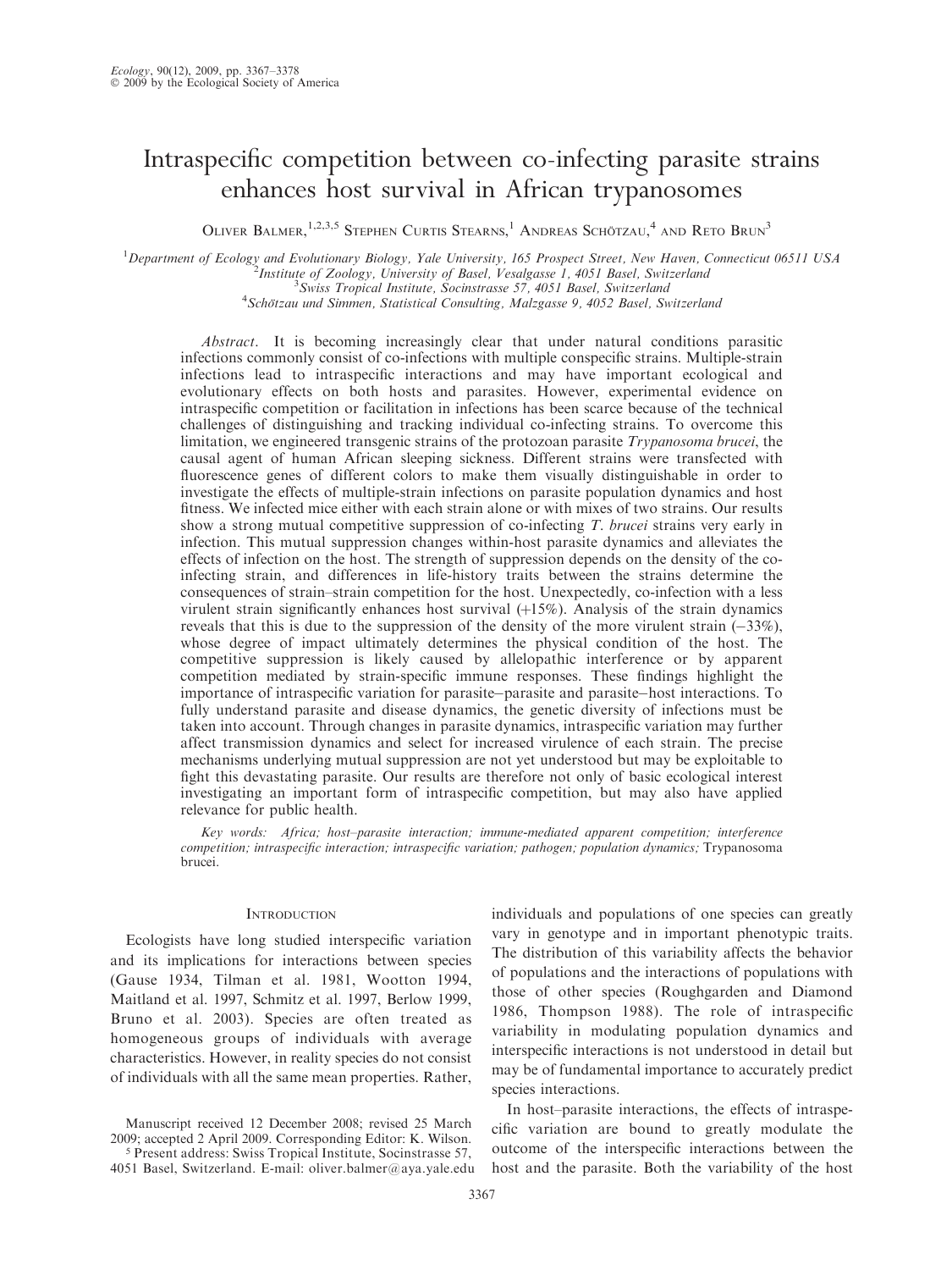and of the parasite can be significant. The success of a specific parasite genotype can depend on characteristics of the individual host encountered. Likewise, variability in the expression of parasite traits can determine which parasite strains are successful on a specific host genotype and which are not (Ebert et al. 1998, Ferguson and Read 2002, Lambrechts et al. 2005, Little et al. 2006, Salvaudon et al. 2007, Ben-Ami et al. 2008b).

Here we focus on effects that are likely to bear great significance in many if not all host–parasite systems: the effects of intraspecific parasite variability within an infected host, i.e., the effects of interactions between parasite strains on the parasite's population dynamics and the consequences these have for the host.

Multiple-strain infections are still poorly understood, both in terms of their prevalence in nature and of their effects on specific parasites or on host–parasite interactions in general. The occurrence of multiple-strain infections is well documented in malaria, where it has been shown that  $>85\%$  of the infected population can carry multiple-strain infections (Babiker et al. 1999). There are increasing data on the prevalence of multiplestrain infections from other parasites. The emerging picture is that they are found in most parasite species for which the necessary genetic tools to detect them are available and researchers actively look for them (e.g., Sharp et al. 1997, Schmid-Hempel and Reber Funk 2004, Warren et al. 2004, Keeney et al. 2007, Balmer and Caccone 2008). They appear to be the norm rather than the exception.

Infections with more than one strain can be fundamentally different from infections with one strain and have important consequences both for the host and the parasite. For the host, they represent a broader challenge that complicates defense and immune response (Levin and Anderson 1999). For the parasite, they lead to direct or indirect interactions between strains that can alter within-host population dynamics and transmission between hosts and lead to novel selection pressures on and thus altered evolution of parasite life-history traits.

Direct interference competition by excretion of molecules that inhibit the growth of competing strains but not of the excreting strain (allelopathy) is well documented in bacteria (Kerr et al. 2002). This mechanism is also generally held to operate between different plant species, but it remains unclear how relevant it is in natural settings (Harper 1977). Indirect interactions between strains include competition for shared resources in the host, which is likely to be more intense than in competition between species due to the much stronger niche overlap as a consequence of the close relatedness of strains. Immune-mediated apparent competition is another form of indirect interaction. In immune-mediated apparent competition (Raberg et al. 2006), a strain suffers from an immune response that is elicited by another strain. The effector cells of the immune system are therefore analogous to a shared predator in predator–prey systems with two prey species (Holt 1977). Interactions between strains can also be commensalistic or mutualistic (Bruno et al. 2003). Many parasites have immunosuppressive properties (Hudson et al. 1976, Lello et al. 2004), so infection compromises an efficient immune response. Immunosuppression facilitates infection with further parasite species. Because strains are much more closely related and immunologically more similar than different species, facilitation is expected to be much more prominent in multiple-strain infections. Furthermore, specific parasite surface structures ("epitopes") can mutually interfere with the immune response against other epitopes (Gilbert et al. 1998, Plebanski et al. 1999), a phenomenon known as ''altered peptide ligand'' (Bertoletti et al. 1994, Klenerman et al. 1994), or they can restimulate an antibody response already mounted against a very similar epitope of another strain, leading to a suboptimal response and in effect benefiting that strain, a process known as ''original antigenic sin'' (Fazekas de St. Groth and Webster 1966, Klenerman and Zinkernagel 1998).

Any form of interaction between strains potentially changes selective pressures. Selection leads to the evolution of parasite life-history traits such as virulence (defined here as the level of harm caused by a parasite to its host). Virulence takes a central position either as an explanatory or response variable in most theoretical models of host–parasite and parasite–parasite interactions (Dieckmann et al. 2002). Classical theory predicts that competition between strains in most cases will select the parasites to evolve toward higher virulence (May and Nowak 1995, Van Baalen and Sabelis 1995, Frank 1996). On the other hand, virulence differences can be an important determinant of competition outcome between strains. For example, de Roode et al. (2005) and Ben-Ami et al. (2008a) have shown in rodent malaria and in the Daphnia magna–Pasteuria ramosa system, respectively, that the more virulent strain in mixed infections is competitively superior and has a higher probability of being transmitted.

Experimental evidence to distinguish between the different forms of interaction is very scarce in eukaryotic parasites, severely limiting our understanding of multiple-strain infections. Most empirical multiple infection studies investigate infections with (usually two) distinct species (Hudson et al. 2002, Poulin 2007), or they make indirect inferences by comparing single to mixed infections without assessing the contributions of the single strains in the mixed infection. One reason for the lack of experimental studies has been the technical challenge of distinguishing and independently observing the dynamics of different strains of one species in mixed infections.

Given the commonness of multiple-strain infections and their likely important consequences, it is critical to develop experimental systems in which both the population dynamics of strains within hosts and the mechanisms mediating those dynamics can be investi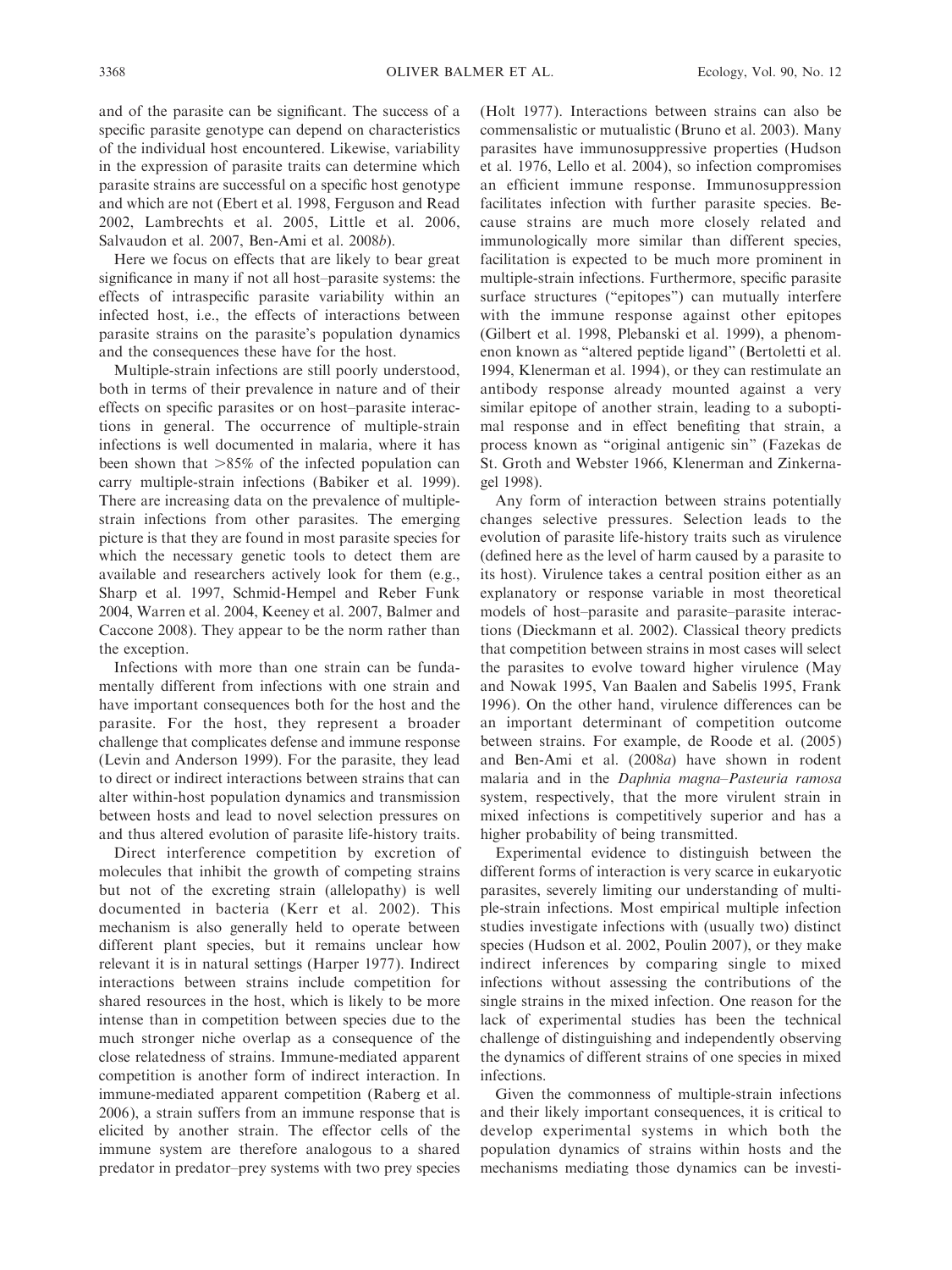gated experimentally. To that end we chose Trypanosoma brucei Plimmer and Bradford 1899, a unicellular protozoan blood parasite (Barrett et al. 2003), as our model system (see Plate 1). Trypanosomes are a major factor shaping the African continent. Human African trypanosomosis (sleeping sickness) is fatal if untreated and ranks second among parasitic diseases in sub-Saharan Africa only to malaria in terms of mortality (WHO 2002). Animal trypanosomosis (Nagana) prevents cattle farming and the use of work animals over huge areas of sub-Saharan Africa (Connor 1994) and thus profoundly influences the ecology and the socioeconomic situation of the entire continent. The parasite reproduces clonally in the vertebrate host and facultatively recombines in the tsetse fly (Glossina spp.) vector (Jenni et al. 1986; see plate 1). To evade the immune response, parasites regularly undergo the process of antigenic variation. Almost weekly, the total exchange of cell surface structure generates a population of identical, but antigenically novel, parasites (Barry and Carrington 2004).

Here we investigate what effects multiple-strain infections have on within-host parasite dynamics and on host–parasite interactions. We engineered visually distinguishable transgenic *T. brucei* strains with different levels of virulence containing strain-specific fluorescent genes of different color (Balmer and Tostado 2006). We compared the population dynamics of two focal strains in single vs. mixed infections and their effects on mouse hosts to ask: (1) Do different strains of T. brucei interact in their vertebrate host? (2) Does strain virulence influence the outcome of interaction? (3) Does the population density of a strain influence the other strain? and, (d) What effect does the interaction between strains have on host fitness? To investigate the effect of virulence we generated two variants of different virulence for one of the strains and compared the effects of multiple infection when the co-infecting strains differed in virulence (variable-virulence experiment, VVE) to the effects when both had the same virulence (equal-virulence experiment, EVE). To investigate the effect of density we compared parasite dynamics of a focal strain co-infected with different concentrations of a second strain (density-dependence experiment, DDE).

#### MATERIALS AND METHODS

## Parasite strains

The two strains of Trypanosoma brucei brucei used were isolated from a vertebrate host Alcelaphus buselaphus cokii (Coke's hartebeest, kongoni) in Serengeti National Park, Tanzania (STIB246BA-R1, "red"), and from the vector Glossina fuscipes fuscipes (tsetse fly) in Busoga, Uganda (STIB777AE-G1, "greenAVIR"), respectively. They differ substantially in mitochondrial and nuclear (Balmer et al. 2006) genotype. Trypanosoma  $b.$  brucei is an animal-infective form of  $T.$  brucei that is genetically identical to the human-infective host-range variant T. b. rhodesiense except for the lack of the serum



FIG. 1. Host response to mixed infections by strains of the protozoan parasite Trypanosoma brucei: mouse (Mus musculus) survival (mean  $+$  SE) post-infection in (A) the variable-virulence experiment (using the avirulent green strain, green $_{AVIR}$ ) and (B) the equal-virulence experiment (using the more virulent strain, green<sub>VIR</sub>). All pairwise contrasts in  $(A)$  are significant: red vs. mixed,  $t_{20}$  = 2.66, P = 0.015; mixed vs. green<sub>AVIR</sub>,  $t_{20}$  = 8.37, P < 0.0001; red vs. green<sub>AVIR</sub>,  $t_{20} = 8.73$ ,  $P < 0.0001$ .

resistance associated (SRA) gene conferring human infectivity to T. b. rhodesiense (Gibson 2005). Both strains were cloned (i.e., grown up from a single parasite individual) after isolation and then cultured in axenic medium prior to transfection and infection. They thus had time to accumulate mutations and are expected to contain some (low) level of genetic variability, as in natural infections. STIB246BA-R1 and STIB777AE-G1 were stably transfected with mRFP1 (red) and EGFP (green) fluorescent protein genes, respectively, as described previously (Balmer and Tostado 2006) to allow the tracking of both strains by color in mixed infections (see photographs in Figs. 1 and 3). The genes were inserted into the genome and are constitutively expressed in all parasite life stages. The two fluorescent strains are referred to as red and green $_{\text{AVIR}}$  for simplicity. Both strains exhibit different but highly reproducible virulence (Fig. 1A) and growth characteristics (Fig. 2A).

## Mice

All experiments were conducted in accordance with institutional guidelines and federal regulations with outbred female white NMRI mice (Mus musculus; RCC, Itingen, Switzerland). Outbred mice were used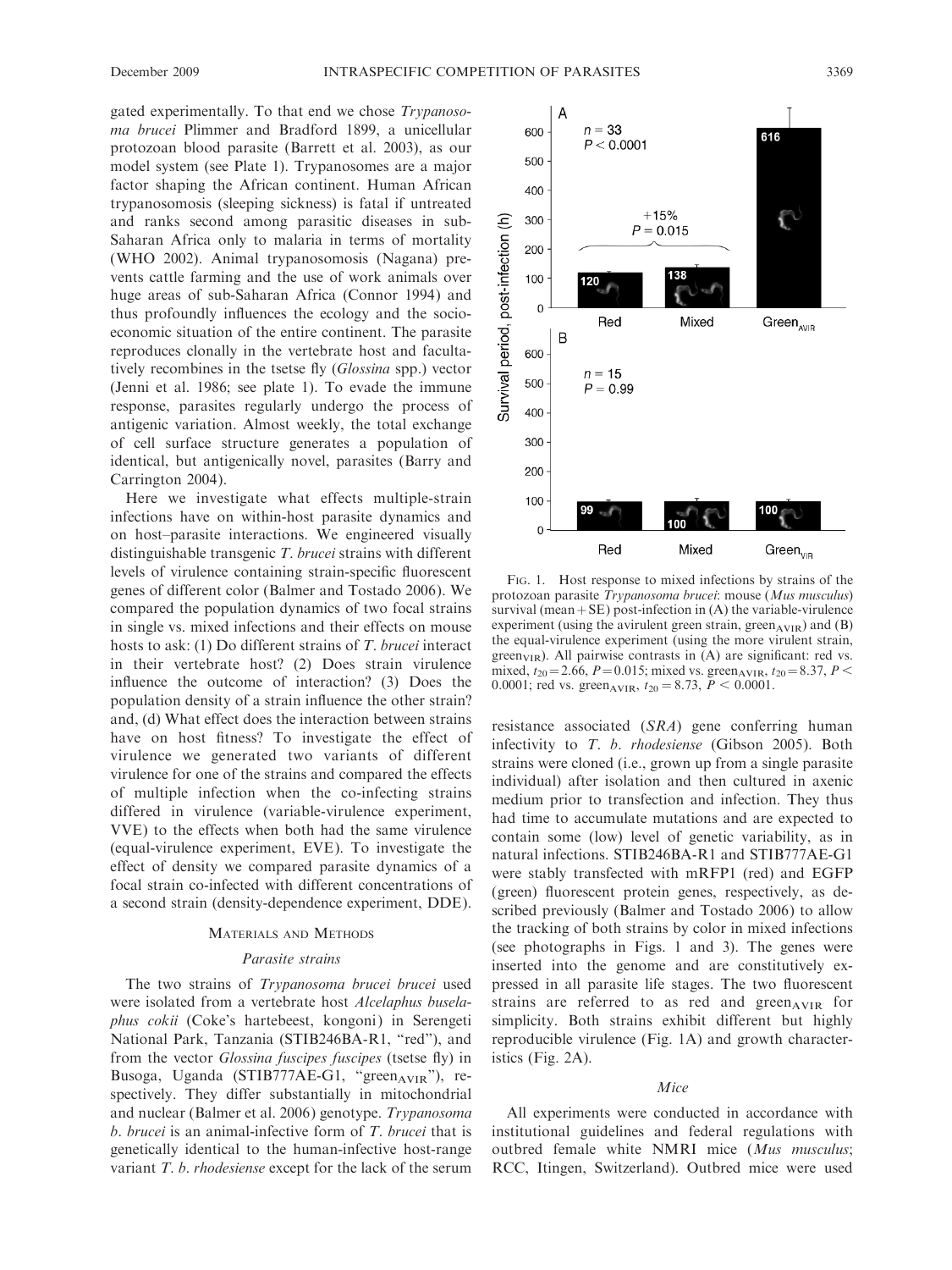

FIG. 2. Geometric mean parasite population growth curves per strain in (A) the variable-virulence experiment (using green<sub>AVIR</sub>) and (B) the equal-virulence experiment (using the more virulent green<sub>VIR</sub>). Curves end at the day of death of the last mouse in each treatment group except for the single infection of green<sub>AVIR</sub> in (A). The dotted black lines show the combined density of red and green<sub>AVIR/VIR</sub> in mixed infections. Each line is based on  $(A)$  11 or  $(B)$  five repeatedly measured mice, respectively. The solid lines show single infection. The dashed lines show the density of red or green<sub>AVIR/VIR</sub> strains in mixed infections. The three mixed curves all derive from the same mice. Ticks above the x-axis indicate time of death of each mouse [outside the scale only for  $green_{AVIR}$  in panel (A)]. Note the varying scales.

to be closer to the natural situation and because effects are more convincingly relevant if they can be shown even in genetically variable hosts. Mice were housed in cages with a maximum of five animals and only one mouse per treatment. They were mass-matched per cage (maximum  $\pm$  0.5 g) to ensure mouse masses did not differ by treatment. Mice were provided food and water ad libitum.

## Virulence variants of strain STIB777AE-G1 (green)

To investigate the effects of parasite virulence, two variants of strain green, the less virulent of the two strains, were created. The original strain, called  $green_{AVIR}$ was passaged through a mouse for 25 days ( $\sim$ 75 parasite generations), which resulted in a higher-virulence variant called green $_{\text{VIR}}$  with a virulence very similar to red (Fig. 1B).

## Experimental designs

In the variable-virulence experiment (VVE), 33 female 26-day-old mice (11 per treatment) were infected intraperitoneally with  $1.5 \times 10^6$  parasites of red (red treatment),  $4.5 \times 10^6$  parasites of green<sub>AVIR</sub> (green treatment), or  $1.5 \times 10^6$  parasites of red and  $4.5 \times 10^6$ parasites of green $_{AVIR}$  ("mixed" treatment). Relatively high inocula were used to stress parasite strain over host individual effects and because previous experiments had shown that this decreased random variation in the response. The green $_{\text{AVIR}}$  was infected at a higher dose because of its slower growth to maximize chances of detecting even weak interaction effects between the strains. As the VVE showed strong treatment effects, the sample size was reduced to five mice per treatment in subsequent experiments in accordance with national ethics guidelines.

The design of the second equal-virulence experiment (EVE) primarily differed from the VVE in that the more virulent variant green $_{\text{VIR}}$  was used instead of green $_{\text{AVIR}}$ . Thirty-three-day-old mice were infected with  $1 \times 10^7$ parasites of red,  $1 \times 10^7$  parasites of green<sub>VIR</sub>, or  $1 \times 10^7$ parasites of red and  $1 \times 10^7$  parasites of green<sub>VIR</sub> (mixed treatment) and kept in cages with one mouse per treatment.

Additionally, a fourth ''intermediate'' treatment was added to the VVE, which received  $1 \times 10^7$  parasites of red but only  $1 \times 10^5$  parasites of green<sub>VIR</sub> to assess effects of the density (inoculum size) of the competing strain on the focal strain red whose inoculum size was kept constant. This analysis is referred to as the ''density-dependence experiment'' (DDE).

Uninfected control mice were included in all experiments to provide baseline information on host parameters. They were not included in any analyses presented here because comparisons are always between multiple and single infections, not between infected and noninfected hosts.

## Measurements and statistical analysis

Repeated measurements were taken from each mouse before infection and then again every 24 hours. We measured parasite density per strain (no./mL), mouse mass (g), erythrocyte (red blood cell) concentration (no./mL), thrombocyte (platelet) concentration (no./mL), and blood glucose level (mmol/L). Parasite and blood cell counts were measured with a Becton Dickinson FACScan flow cytometer (Becton, Dickinson, Franklin Lakes, New Jersey, USA) from the first drop of tail blood as described previously (Balmer and Tostado 2006). Glucose was measured immediately from the second blood drop using a MediSense Precision Q.I.D. blood glucose meter (Abbott Laboratories, Abbott Park, Illinois, USA).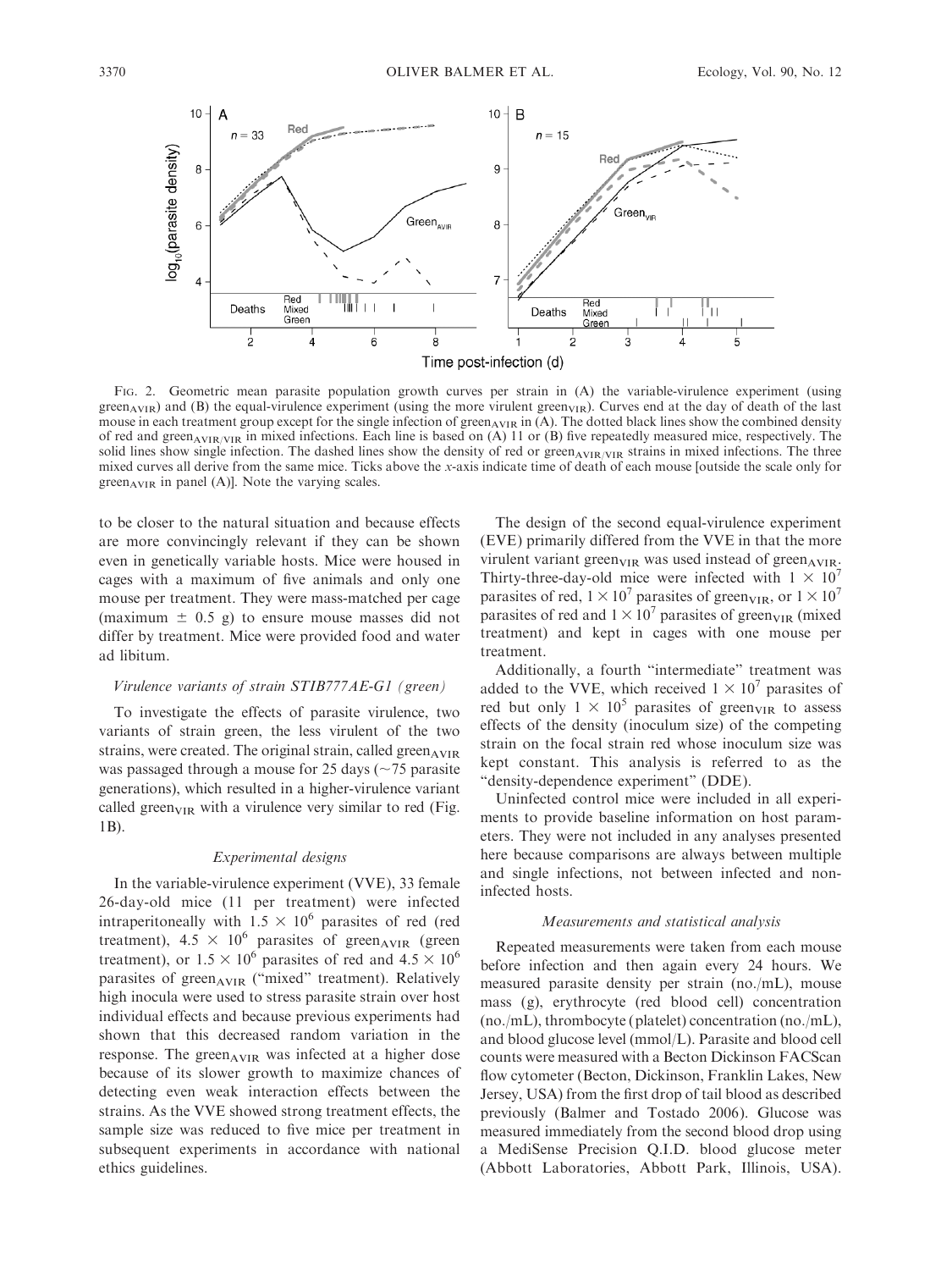

FIG. 3. Comparison of parasite densities (mean  $+$  SE) of both strains alone or in mixed infections on (A) day 5 or (B) day 4 post-infection in (A) the variable-virulence experiment (using green<sub>AVIR</sub>) and (B) the equal-virulence experiment (using the more virulent green<sub>VIR</sub>). The yellow arrows indicate the relative competitive suppression of each strain in mixed infections. Sample size *n* is given as sample size of singly/doubly infected mice. Note the varying scales.

Proportions of slender, intermediate, and stumpy parasite forms were not quantified because hardly any  $(<1\%)$  nonslender forms were detected by eye at any time during repeated checks throughout the experiments.

Survival post-infection (hours) was recorded and differences between treatments assessed for overall significance and significance of pairwise contrasts between treatments by linear mixed-effects models in R version 2.4 (R Development Core Team 2005). Because mice were mass-matched by cage, "cage" was included as random effect where it significantly improved the model as determined by the likelihood ratio test. Parasite densities, anemia (erythrocyte loss), thrombocytopenia (thrombocyte loss), and hypoglycemia (glucose deficiency) were compared for both strains separately between single and mixed infection treatments by linear mixed-effects models on day 5 postinfection in VVE. In EVE, comparisons were made on day 4 because infections were more virulent due to increased inoculum sizes. To assess if the suppression of parasite density in mixed infections of VVE and EVE was significantly different between strains,  $log_{10}$ -parasite densities ( $log_{10}$ -transformed to transform the data to a proportional scale) were compared between treatments by linear models with the appropriate contrasts (Venables and Ripley 2002). Anemia, thrombocytopenia, and hypoglycemia were calculated by subtracting erythrocyte (or thrombocyte and glucose, respectively) counts on day 5 (VVE) or 4 (EVE, DDE) from the average erythrocyte (or thrombocyte and glucose, respectively) counts of day 0 (before infection) and day 1 (postinfection) and dividing by the average of days 0 and 1. For variables where this analysis did not reveal significant differences between treatments, all data points were included in a single linear mixed-effects model, i.e., the time course of those variables was modeled as a quadratic function with ''treatment,'' ''time post-infection,'' and the interaction between treatment and time post-infection as factors, to increase statistical power. The data were adjusted for unequal variances in treatment groups where it significantly improved the model as determined by the likelihood ratio test. In the DDE, there was a clear theoretical expectation that increasing amounts of co-inoculated green $_{\text{VIR}}$  would lead to a unidirectional change in red population density. We therefore treated the number of green $_{VIR}$ as an ordered factor and used a contrast estimating a linear trend to test for a significant treatment effect (Pinheiro and Bates 2000).

# **RESULTS**

## Parasite population growth and host survival

Virulence (measured as host survival post-infection) and population growth patterns differed drastically between the two  $T$ . brucei strains red and greenAVIR but were very constant within each strain. The green AVIR was approximately five times less virulent than red (Fig. 1A) and was initially controlled presumably by the host immune system, leading to a sharp population decline after an initial peak (Fig. 2A). The green $_{\text{VIR}}$ , the higher virulence variant of greenAVIR, exhibited the same virulence as red (Fig. 1B) and a similar growth pattern (Fig. 2B).

Unexpectedly, the mixed infection (with the highest total inoculum size) was not the most virulent treatment in the variable-virulence experiment (VVE). Rather, mixed infection significantly reduced the virulence of T. brucei infection compared to the single infection with red alone (15% longer host survival; Fig. 1A). Both parasite strains significantly suppressed each other in the mixed infection of the VVE (Fig. 3A). The combined population size of red and green $_{\text{AVIR}}$  in the mixed infection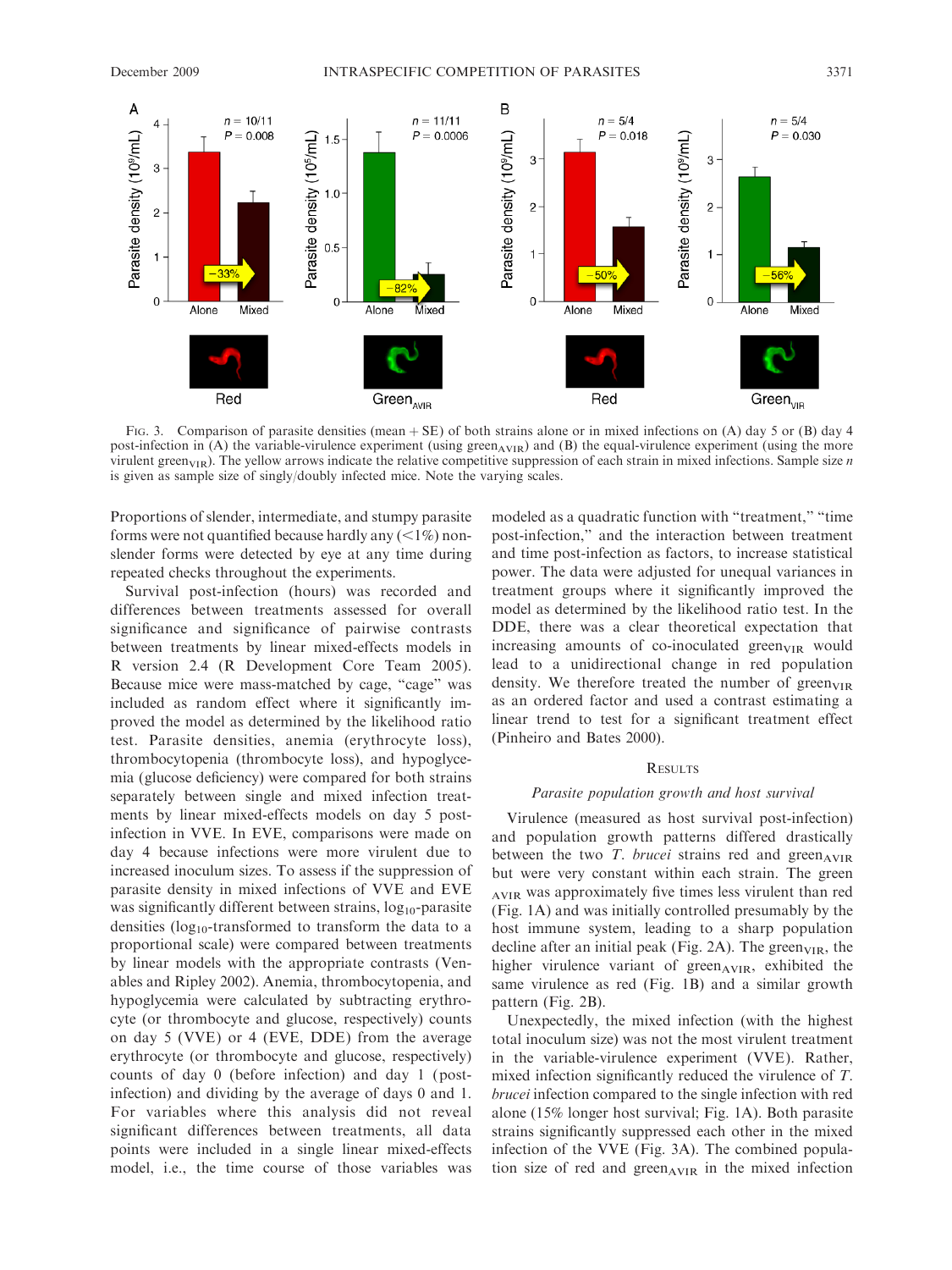

FIG. 4. Density dependence of strength of suppression. Dependence of competitive suppression of strain red on the density (inoculum size) of green<sub>VIR</sub> in the density-dependence experiment (DDE). Daily population densities (mean  $+$  SE) of strain red competed against three densities of green<sub>VIR</sub> are shown. Population densities are scaled to 1 for each day to visualize the relative differences between treatments. Significance of the treatment effect is indicated for each day separately.

reached levels significantly below that of the single red infection in the VVE (Fig. 2A; density on day 5 postinfection:  $-33\%, F_{1,9} = 11.63, P = 0.008$ ). The observed suppression of parasite population growth was thus due to an active inhibition, and not simply a numerical consequence of a limitation of the maximal attainable population size. The green $_{\text{AVIR}}$  was significantly more suppressed by its competitor than red ( $t=3.14, P=0.003$ ) in the VVE. In the equal-virulence experiment (EVE), significant mutual competitive suppression occurred as well (Fig. 3B) but this did not translate into a difference in host survival between treatments (Fig. 1B) and the strains did not differ significantly in how much they were suppressed ( $t = 0.58$ ,  $P = 0.57$ ). Also, in contrast to the VVE, the combined parasite density reached in the mixed infection of the EVE was as high as in any of the single infections ( $P > 0.3$  for both strains). Thus, taken alone the EVE might have been interpreted as indicating that the growth of the strains in mixed infections is limited due to a maximal attainable total population size, while the VVE reveals that this is not the case.

There was a significant effect of the inoculum size of  $green<sub>VIR</sub>$  on the strength of suppression of strain red in the density-dependence experiment (DDE) (Fig. 4). From day 1 on (although statistically significant only on day 4 post-infection owing to the sample size), increasing densities of green $_{\text{VIR}}$  led to an increasingly stronger suppression of the red population growth.

## Host condition

Three measures of host condition (anemia, thrombocytopenia, and hypoglycemia) showed strong responses to infection in most treatments of the VVE and the EVE

| TABLE 1. Deterioration of host condition over time in the      |  |
|----------------------------------------------------------------|--|
| different infection treatments by the protozoan parasite       |  |
| <i>Trypanosoma brucei</i> in the variable-virulence experiment |  |
| (VVE) and the equal-virulence experiment (EVE).                |  |

| Measure and treatment               | Change $(\%)\dagger$ | $\dot{t}$ | df            | $\overline{P}$ |  |  |  |  |  |  |
|-------------------------------------|----------------------|-----------|---------------|----------------|--|--|--|--|--|--|
| A) Variable-virulence experiment    |                      |           |               |                |  |  |  |  |  |  |
| Erythrocyte loss (anemia)           |                      |           |               |                |  |  |  |  |  |  |
| Red                                 | $-39.3$              | 15.50     | 9             | < 0.0001       |  |  |  |  |  |  |
| Mixed                               | $-30.6$              | 9.98      | 10            | < 0.0001       |  |  |  |  |  |  |
| Green                               | $-5.0$               | 1.62      | 10            | 0.136          |  |  |  |  |  |  |
| Thrombocyte loss (thrombocytopenia) |                      |           |               |                |  |  |  |  |  |  |
| Red                                 | $-76.1$              | 17.47     | 9             | < 0.0001       |  |  |  |  |  |  |
| Mixed                               | $-72.9$              | 23.34     | 10            | < 0.0001       |  |  |  |  |  |  |
| Green                               | $-24.7$              | 7.32      | 10            | < 0.0001       |  |  |  |  |  |  |
| Glucose loss (hypoglycemia)         |                      |           |               |                |  |  |  |  |  |  |
| Red                                 | $-86.9$              | 29.03     | 9             | < 0.0001       |  |  |  |  |  |  |
| Mixed                               | $-52.3$              | 4.29      | 10            | 0.002          |  |  |  |  |  |  |
| Green                               | $+3.6$               | 0.62      | 10            | 0.552          |  |  |  |  |  |  |
| B) Equal-virulence experiment       |                      |           |               |                |  |  |  |  |  |  |
| Erythrocyte loss (anemia)           |                      |           |               |                |  |  |  |  |  |  |
| Red                                 | $-27.7$              | 5.91      | 4             | 0.004          |  |  |  |  |  |  |
| Mixed                               | $-33.3$              | 8.51      | 3             | 0.003          |  |  |  |  |  |  |
| Green                               | $-31.9$              | 4.34      | 4             | 0.012          |  |  |  |  |  |  |
| Thrombocyte loss (thrombocytopenia) |                      |           |               |                |  |  |  |  |  |  |
| Red                                 | $-84.8$              | 19.42     | 4             | < 0.0001       |  |  |  |  |  |  |
| Mixed                               | $-84.5$              | 9.46      | $\mathcal{E}$ | 0.003          |  |  |  |  |  |  |
| Green                               | $-86.4$              | 30.08     | 4             | < 0.0001       |  |  |  |  |  |  |

- Average percentage decrease of blood values (erythrocyte, thrombocyte, and glucose concentrations) from the start (average of days 0 and 1 post-infection) to the final measurement (day 5 post-infection in VVE, day 4 in EVE); paired  $t$  tests.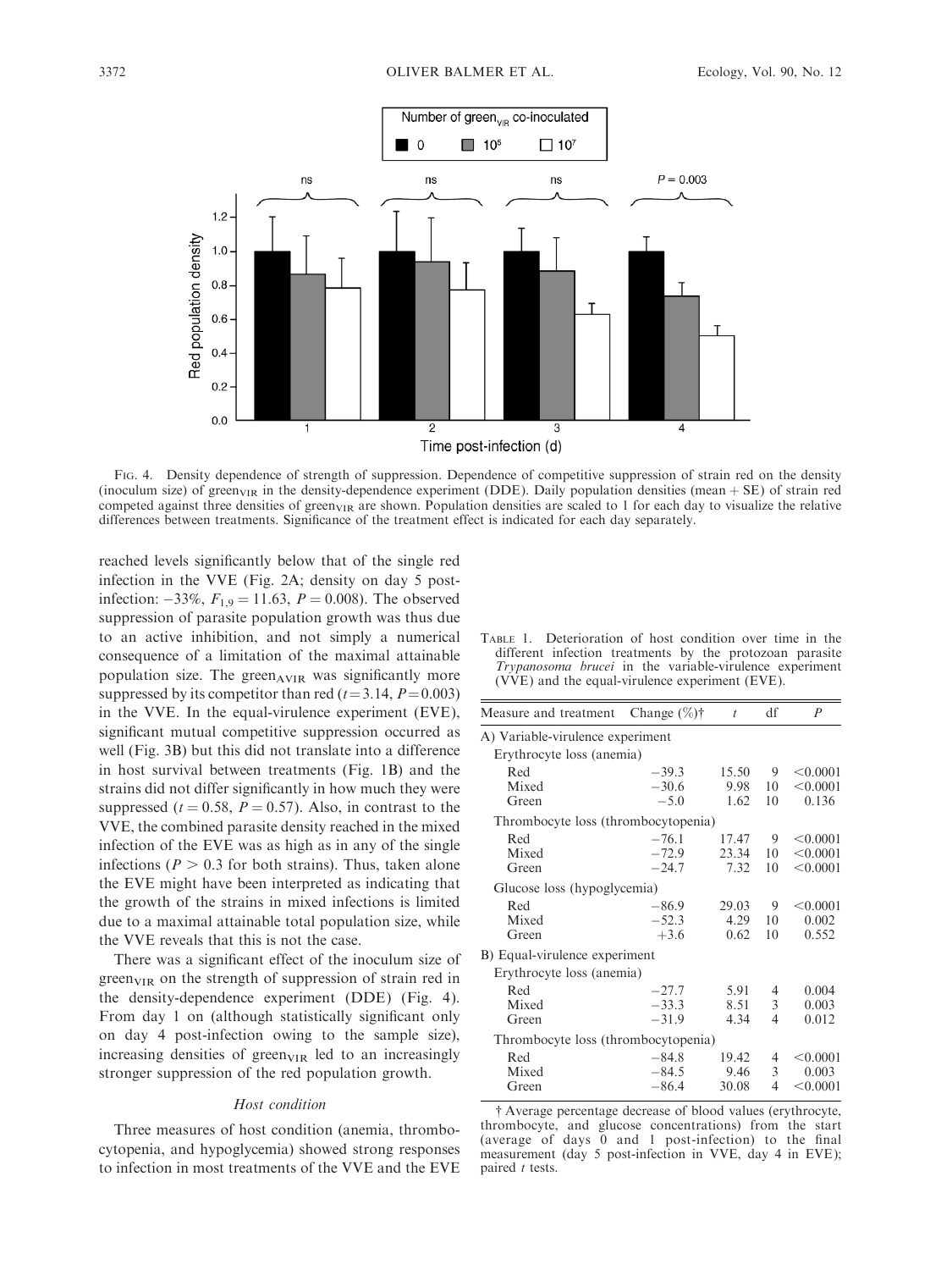| ×<br>٧ | ×<br>۰. | ٧ |
|--------|---------|---|

|  |                             |  |  | TABLE 2. Statistical significance of differences in host condition deterioration between the infection treatments in the variable- |  |  |  |  |
|--|-----------------------------|--|--|------------------------------------------------------------------------------------------------------------------------------------|--|--|--|--|
|  | virulence experiment (VVE). |  |  |                                                                                                                                    |  |  |  |  |

|                                                                                                 |                           | Contrasts between infection treatments: |                      |                            |                                |                                |                      |                                            |           |
|-------------------------------------------------------------------------------------------------|---------------------------|-----------------------------------------|----------------------|----------------------------|--------------------------------|--------------------------------|----------------------|--------------------------------------------|-----------|
|                                                                                                 | Overall                   |                                         |                      | Red vs. mixed              |                                | Mixed vs. green                | Red vs. green        |                                            |           |
| Measure†                                                                                        | $F_{2,19}$                |                                         | $t_{19}$             |                            | $t_{19}$                       |                                | $t_{10}$             |                                            | First day |
| Erythrocyte loss (anemia)<br>Thrombocyte loss (thrombocytopenia)<br>Glucose loss (hypoglycemia) | 37.03<br>165.99<br>166.16 | < 0.0001<br>< 0.0001<br>< 0.0001        | 2.08<br>0.88<br>2.83 | 0.0511<br>0.3878<br>0.0108 | $-6.27$<br>$-15.48$<br>$-4.41$ | < 0.0001<br>< 0.0001<br>0.0003 | $-15.92$<br>$-18.22$ | $-8.20 \le 0.0001$<br>< 0.0001<br>< 0.0001 | 4         |

Note: In the equal-virulence experiment (EVE) and the density-dependence experiment (DDE), treatments did not differ significantly with regard to the responses measured here (hypoglycemia not assessed).

- Proportional decrease of erythrocyte, thrombocyte, and glucose concentrations relative to starting values (average of days 0 and 1).

 $\ddagger$  The t values and significance level of pairwise differences between treatments on the day of final measurement (day 5); linear mixed-effects models.

§ First day post-infection with significant overall difference between treatments in the respective measures; linear mixed-effects models. Subsequent days always exhibited stronger significance (lower P values).

(Table 1) and in all treatments of the DDE (all  $P \leq$ 0.027). Mice in the ''green'' treatment of the VVE  $(green_{AVIR}$  alone) did not develop significant anemia and hypoglycemia. Otherwise, all treatments led to significant anemia, thrombocytopenia, and hypoglycemia in all experiments. All three measures were strongly influenced by the presence or absence of the more virulent strain red in the VVE, i.e., the mice were significantly sicker if infected with red (alone or in mixed infections) compared to single infections with the less virulent green $_{\text{AVIR}}$  (Table 2). The finding that red was the main driver of host sickness in the VVE was corroborated by the results of the EVE and DDE where the green strain (green $_{\text{VIR}}$ ) had greater virulence and the treatments did not differ with respect to host condition anymore.

In the VVE, hypoglycemia was significantly more severe ( $P = 0.0108$ ) and anemia tended to be more severe  $(P = 0.0511)$  in the single infection with red than the mixed infection on day 5 post-infection (Table 2). However, in all treatments the glucose levels (as well as mass gain; data not shown) were not affected by infection over most of the experimental period and sharply fell off only shortly before host death, probably owing to a general breakdown of host metabolism and homeostasis. This pattern strongly suggests that the decline in glucose levels is a direct consequence of imminent host death and is not involved in mediating interactions between strains. Glucose concentration is thus also not a good virulence measure in this system. Combining all daily data points per mouse in a single linear mixed-effects model to increase statistical power did not reveal any additional treatment effects in any of the measured variables.

## **DISCUSSION**

This study demonstrates that strong competition between co-infecting strains of the sleeping sickness parasite Trypanosoma brucei changes both the parasite's within-host dynamics and the effects of infection on the host. Specifically, our experiments show that (1) strains vary markedly in their growth patterns and virulence, (2) there are interactions between co-infecting strains which can substantially suppress individual strains very early in infection, (3) co-infection with a second, less virulent strain reduces the burden on the host, and (4) the level of suppression of a strain depends on the density of the competitor strain.

It is no surprise that co-infection with a more virulent strain leads to an overall higher virulence of an infection. The finding, however, that co-infection with a less virulent strain actually benefits the host was unexpected. The simple additive model would predict that mixed infections, which received cumulative (i.e., the highest) infecting doses, would be the most detrimental to host fitness because they received the same amount of the more virulent strain as single infections plus additionally the less virulent strain. Indeed, both in rodent malaria (Taylor et al. 1998) and in Schistosoma mansoni infections of Biomphalaria glabrata (Davies et al. 2002), higher virulence of mixed infections was shown even when the total number of parasites inoculated was kept constant. The tracking of the two co-infecting strains showed that the virulence reduction in mixed infections in this study was due to an active mutual suppression of the strains such that the less virulent strain had an indirect positive effect on the host by suppressing the more virulent strain that ultimately determined the effect of the infection on the host's physical condition. We are aware of one other study showing mutual parasite suppression and increased host survival in mixed infections, also in T. brucei but in interspecific mixed infection with the intestinal nematode Strongyloides ratti (Onah et al. 2004), and not in response to an intraspecific multiplestrain infection. Interestingly however, different strains of S. ratti do not seem to suppress each other in intraspecific mixed infections (Paterson and Viney 2003).

The DDE shows that the level of suppression depends on the quantity of the co-infecting strain (its initial density) and that suppression appears to start soon after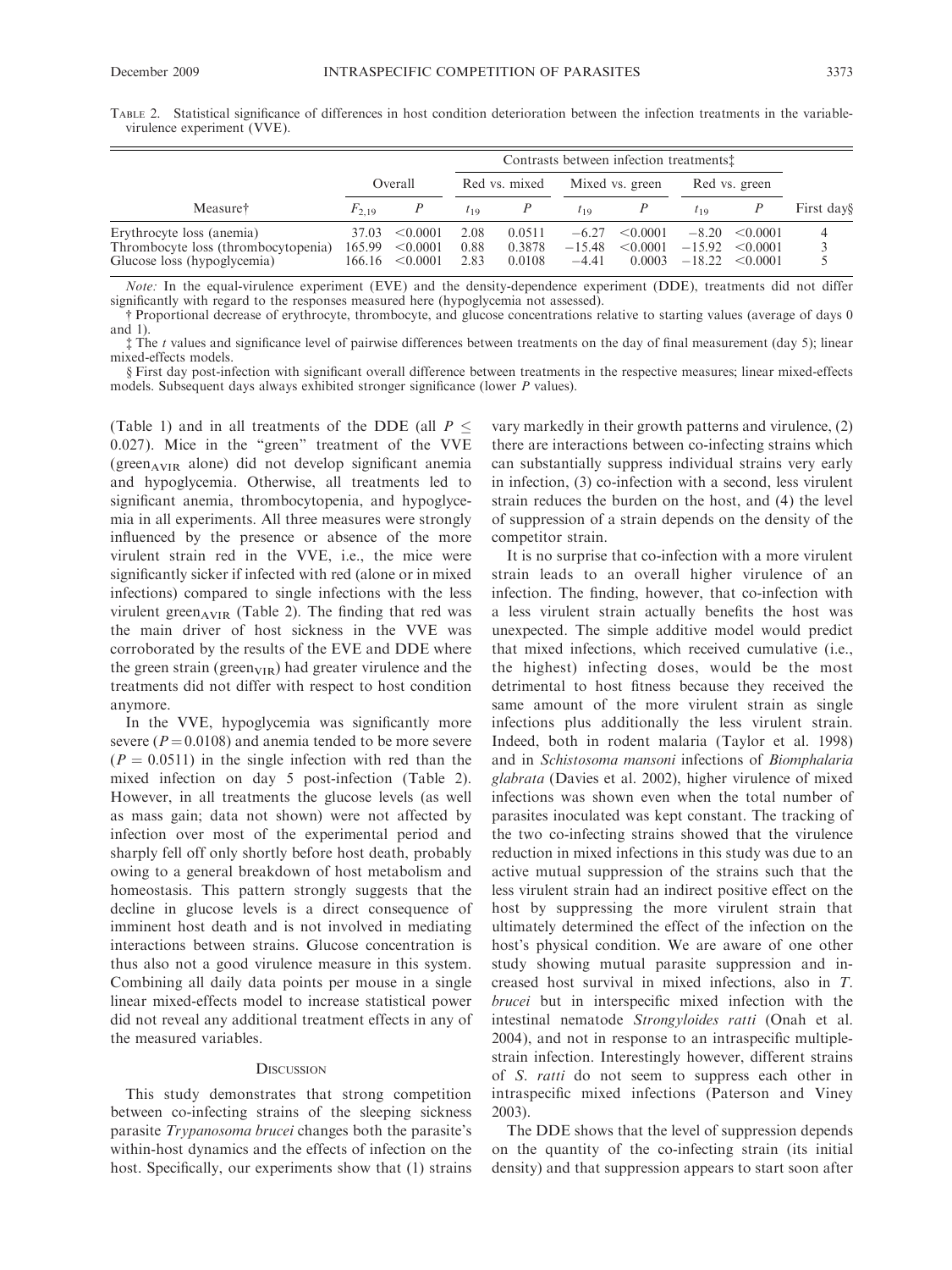

PLATE 1. Light microscopic image of Giemsa-stained *Trypanosoma brucei*, a flagellated single-celled parasite, among mouse red blood cells. Trypanosoma brucei is divided into three subspecies: T. b. rhodesiense and T. b. gambiense cause invariably lethal human African trypanosomiasis (sleeping sickness) in Eastern/Southern and Western/Central Africa, respectively. T. b. brucei together with other trypanosome species is non-human infective and causes nagana, a wasting disease of domestic animals, throughout sub-Saharan Africa. Well visible is the distinction between long-slender parasites, which are the replicating stage in the mammalian host, and short stumpy forms, which are in cell cycle arrest and serve as the transmission stage to the tsetse fly (Glossina spp.) vector. Photo credit: Tanja Wenzler.

infection. Interestingly, we saw competitive exclusion of a strain only in a minority of cases even in the face of strong suppression and after competition over several weeks in multiple experiments conducted (data not shown). Competition between strains thus appears to be density dependent such that competition pressure on a strain is relaxed when it becomes rare.

In studies of Plasmodium chabaudi that investigated competitive effects over a range of virulences, the virulence of a strain was found to correlate with the strength of suppression between strains (de Roode et al. 2005, Bell et al. 2006). In our variable-virulence experiment (VVE) and equal-virulence experiment (EVE), suppression of red is similar despite greatly increased virulence of green $_{\text{VIR}}$  in the EVE. But this result is based on a single comparison. We can therefore not draw strong conclusions about the effect of virulence on the strength of suppression in trypanosomes. However, virulence affects host mortality, as the difference between the VVE and EVE shows. The differences between the two experiments are due to qualitative difference between green $_{AVIR}$  and green $_{VIR}$ , and cannot be explained by higher inocula in EVE, as green $_{\text{VIR}}$  was

also more virulent (as virulent as red) at the lower inoculation dose used in the VVE (data not shown).

A common way to explain (Begon et al. 1996) or model (Antia et al. 1996) competition between strains is to invoke a global ''carrying capacity,'' i.e., a total population number that can not be exceeded due to resource or space limitation, such that a high abundance of one genotype automatically reduces the maximum attainable abundance of the other. However, the suppression we observe in our VVE cannot be explained by such numerical effects because the combined population size of red and green $_{\text{AVIR}}$  in the mixed infection actually reached significantly lower levels than that of the single red infection. This is in contrast to results in rodent malaria (Read et al. 2002, de Roode et al. 2003), where parasite densities and virulence of mixed infections are indistinguishable from or even higher than those of the most virulent single infections. The suppression of parasite population growth in our VVE must thus be the result of an active inhibition, and not a mere numerical response caused by a limitation of the maximal attainable population size.

Three mechanisms could plausibly account for the observed mutual competitive suppression: resource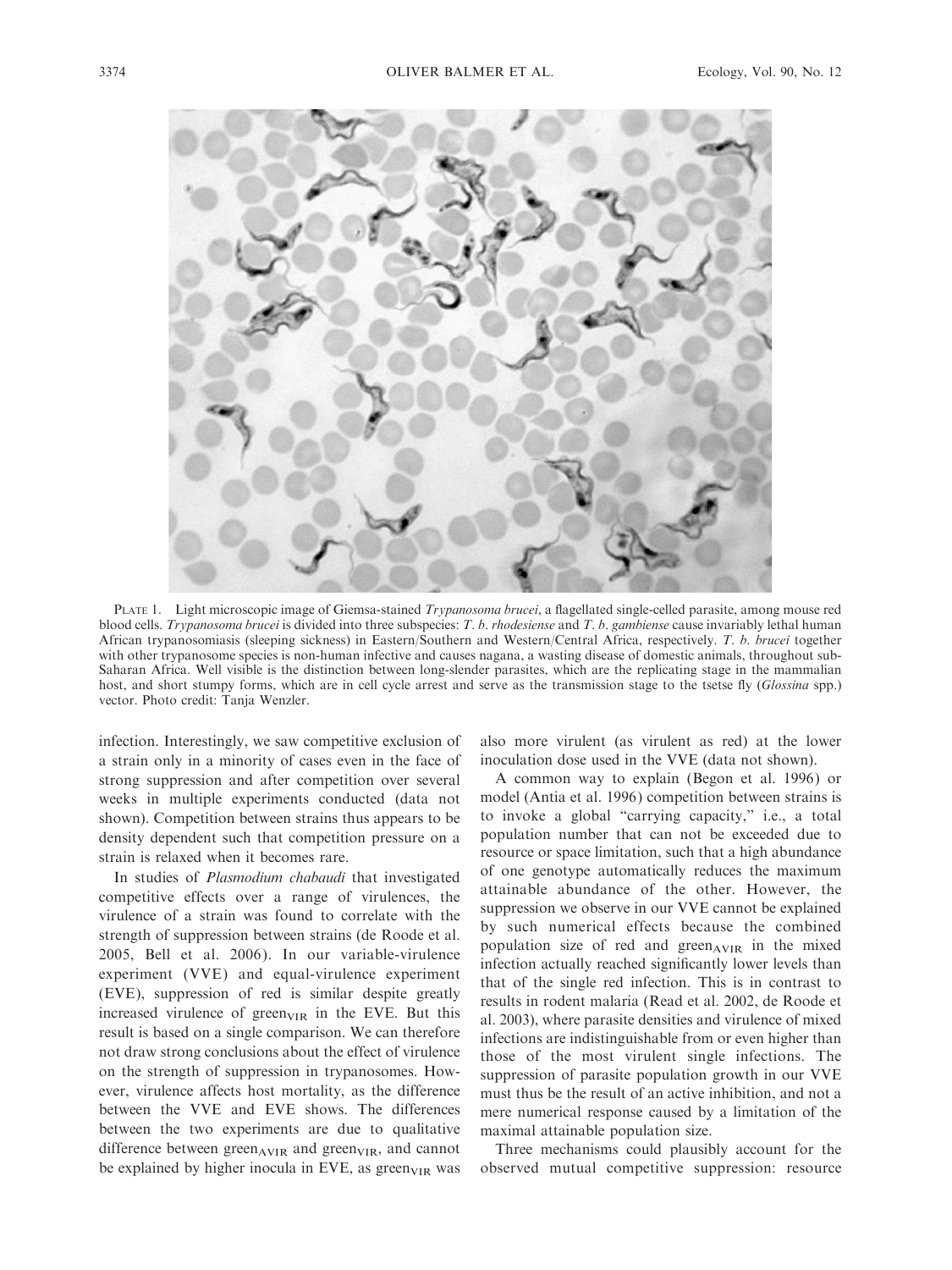competition, direct allelopathic interference competition, or immune-mediated apparent competition. Blood glucose is the most likely resource to be limiting because trypanosomes rely entirely on glycolysis for their energy metabolism and have an inactivated Krebs cycle in the vertebrate host (van Hellemond et al. 2005) and therefore use 19 times more glucose per ATP produced than other eukaryotic organisms. However, glucose levels remained constant in mice in all treatments except on the last day before host death, when they abruptly decreased to near zero. Glucose therefore is unlikely to mediate an interaction between strains earlier in infection. We cannot exclude further resources (e.g., transferrins, purines) in our study, but competition between strains started so early in infection, long before any resources are plausible to become limiting, that resource competition is unlikely in general. A further point that speaks against resource competition is that any mechanism invoked must be strain-specific. Otherwise we would expect suppression to depend on total population density only and would thus expect no difference between single and mixed infections.

Direct competition between strains through allelopathic interference is plausible via excreted factors either limiting cell growth of the other strain or killing parasites of the other strain. Growth suppression in trypanosomes has been demonstrated in vitro by pyruvate, a waste product of glycolysis (Brun et al. 1981), and has been implicated in vivo based on sequential infection experiments (Turner et al. 1996). The transformation of dividing slender parasite forms to nondividing stumpy forms, which is induced in a density-dependent manner by an as yet uncharacterized "stumpy induction factor" (Matthews et al. 2004), can be excluded as a relevant factor here, as the number of stumpy forms detected was negligible. Allelopathic antagonism between conspecific genotypes via toxins is a well-known mechanism in bacterial systems (e.g., colicins in Escherichia coli (Chao and Levin 1981)) but has so far not been described in trypanosomes.

Immune-mediated apparent competition could involve innate (nonspecific) or adaptive (acquired, specific) immunity. The early onset of competition implies a response of the innate immune system, while the required specificity to distinguish between conspecific strains points to the adaptive immune system. However, recent evidence suggests that the innate immune response can be more specific than traditionally thought (Takeda and Akira 2005, Gazzinelli and Denkers 2006), so that strain-specificity does not rule out innate immunity as a mechanism. The involvement of the immune system in mediating competition between coinfecting strains has been shown in rodent malaria (Raberg et al. 2006), and in a microbial system specific effector cells of the innate immune response were identified that mediate competition between Haemophilus influenzae and Streptococcus pneumoniae co-colonizing mucosal surfaces (Lysenko et al. 2005). Immunemediated apparent competition is thus plausible. If mutual suppression is mediated by specific immunity, the strength of suppression may depend on the identity of the dominant cell surface molecules expressed by the involved strains. However, antigenic switching itself is unlikely to play an important role in this study because the responses we show happen considerably faster than the rate at which dominant cell surface molecules are exchanged.

Two fundamentally different mechanisms could account for the effects of multiplicity of infection on the host: the host–parasite interaction may remain unchanged but the interaction among strains changes the total and/or relative densities of the strains so that the host is affected by different numbers of the parasite. In this case, the host experiences qualitatively the same interactions with the parasite but on a different quantitative level. Alternatively, a strain could qualitatively change the way another strain interacts with the host. This has been demonstrated to happen in P. falciparum, where cp26 and cp29, two variants of a malaria cytotoxic T-cell epitope carried by different strains, mutually interfere with the immune response of the host toward the other variant (Gilbert et al. 1998, Plebanski et al. 1999). In this case, there is a direct interference by the parasite strains with the host response to infection and the host–parasite interaction is qualitatively changed in multiple infections. We have no indication for the latter in our system. The changes in parasite growth patterns we observe in both strains indicate that in our case the first mechanism is at play.

The infecting doses used in our experiment are higher than in nature, so extrapolations to the natural situation must be made with caution. Also, the effects we show occurred early in the infection and may not expand over the whole infection in natural infections. However, the main point is that our results show (1) that mechanisms exist in  $T$ . brucei by which strains interact and  $(2)$  that multiple-strain infections can change both parasite dynamics and effects on the host. The use of outbred mice strengthens our results because significant effects were observed despite host variability, which increases inter-individual variability in the data and makes the results more realistic.

# Implications of intraspecific competition

Multiple-strain infections are common in nature in T. brucei (Balmer and Caccone 2008) and most other parasite species (e.g., Sharp et al. 1997, Schmid-Hempel and Reber Funk 2004, Warren et al. 2004, Keeney et al. 2007), and virulence and growth patterns vary greatly across strains (O. Balmer and R. Brun, personal observation). The competition scenarios investigated here should thus be common in nature. Our results therefore have important implications on several levels.

First, our findings demonstrate that intraspecific variation introduced by multiple strains can alter both the behavior of the parasite population and its effects on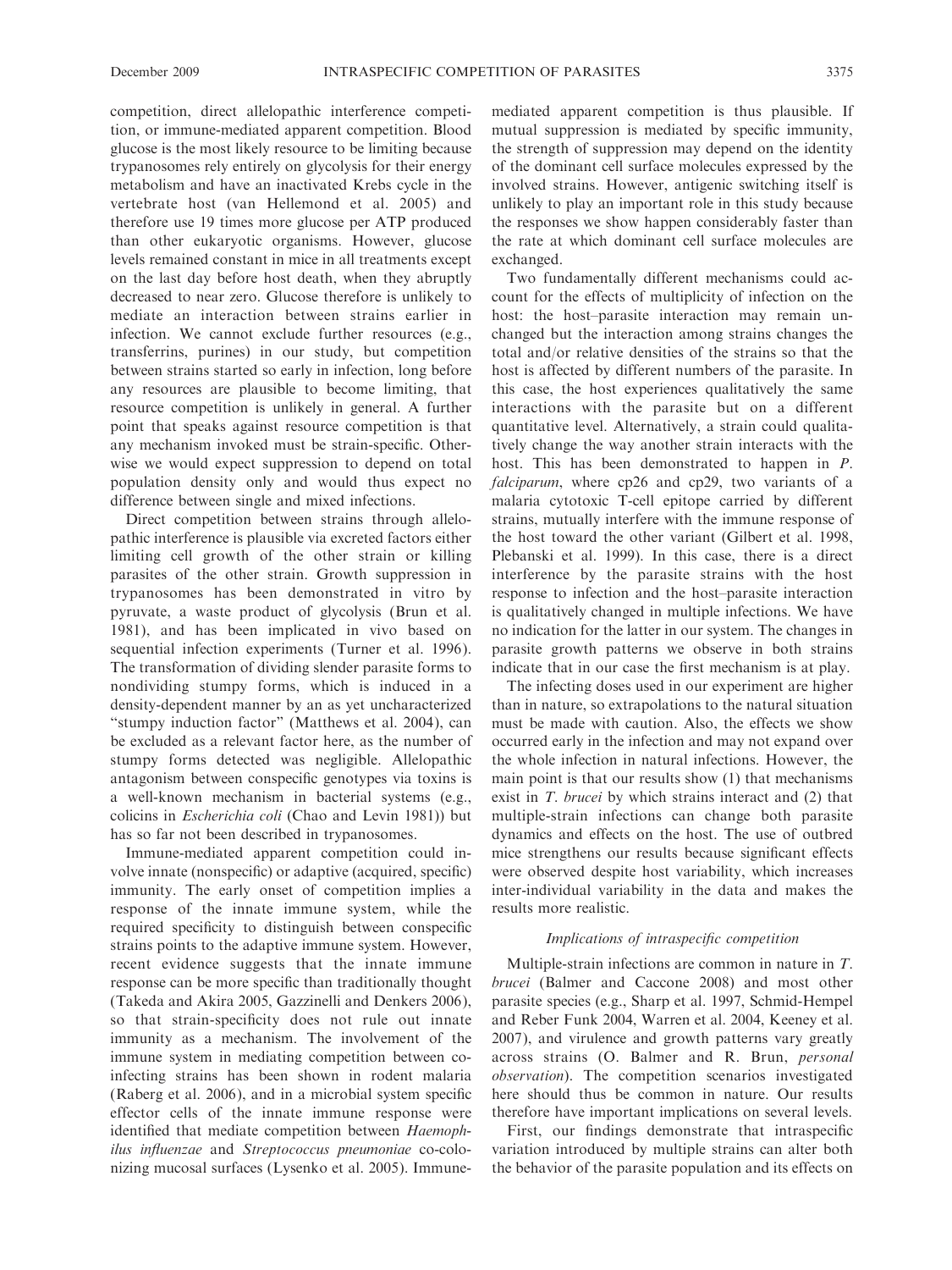the host. In our system, multiple-strain infections are profoundly different from the respective single-strain infections. To fully understand host–parasite dynamics it is therefore necessary to understand the differences between strains and the interactions both among the strains and between the host and the strains. Neglecting intraspecific variation can lead to false predictions of population dynamics or to misinterpretations of observed patterns. Parasites can regulate host population dynamics (Dobson and Hudson 1992, Vandegrift et al. 2008). Intraspecific interactions between parasite strains could thus change the regulation of the host population dynamics by relaxing (or aggravating) parasite effects, fundamentally altering the outcome of host–parasite interaction.

Second, the mutual suppression may affect transmission dynamics because it changes absolute and relative concentrations of parasite strains taken up by the vector. In *P. chabaudi* it has been shown that increased relative population size in a host can indeed lead to increased transmission success of a strain (de Roode et al. 2005) and that strains are better transmitted from multiply than from singly infected hosts (Taylor et al. 1997). In T. brucei, however, it has been shown that decreased population size (of a single parasite strain) in the host does not seem to reduce transmission success (Van den Bossche et al. 2005). Therefore, a second process may be of greater importance in T. brucei. Transmission dynamics may be affected primarily by the reduced fitness effects of the more virulent strains on their hosts in mixed infections, because they lengthen the residence of infected hosts in the infective pool, leading to an increased transmission potential and a longer persistence of the more virulent parasite strains in the host population. This would set up a conflict between different levels of selection (Keller 1999): what is good for an individual host may be detrimental for the host population as a whole.

Third, intraspecific competition between strains can lead to the selection of parasite traits enhancing strain performance in two ways: (1) for the individual parasites, competition will lead to the evolution of lifehistory traits, e.g., to an increase in virulence. There is well-established theory on this (Frank 1996) but very limited empirical evidence yet (but see de Roode et al. 2005). Our findings clearly demonstrate that competition between strains is intense. The potential for rapid evolutionary change is therefore given (Reznick et al. 1997, Hairston et al. 2005). (2) If competition is mediated by a cross-reactive strain-specific immune response, we would predict that the parasite populations segregate into immunologically distinct strains with nonoverlapping repertoires of cell surface antigens to elicit minimal cross-reactivity (Gupta et al. 1998), as has been demonstrated in Neisseria meningitidis (Gupta et al. 1996) and dengue virus (Kawaguchi et al. 2003). This prediction could be tested by competing groups of strains from within different regions. We would predict the least cross-reactivity between strains from areas with the highest prevalence of mixed infections.

Fourth, our findings may have applied relevance. Trypanosomes continue to put an intolerable burden on the African continent (Barrett et al. 2003). Despite the scale of the problem and over a century of research, there are still no satisfactory treatments for human African sleeping sickness, especially for late-stage patients (Brun and Balmer 2006). The identification of the exact mechanisms responsible for the mutual competitive suppression reported here may be exploitable to find new ways to fight the disease.

## ACKNOWLEDGMENTS

We thank D. M. Post, N. P. Havill, D. B. Müller, D. Ebert, F. Ben-Ami, and two anonymous reviewers for comments on the manuscript, and the parasite chemotherapy group at the Swiss Tropical Institute for practical help. O. Balmer was funded by a Doctoral Dissertation Improvement Grant of the National Science Foundation (DEB-0408083), Sigma Xi, Basler Stiftung für experimentelle Zoologie, Novartis Stiftung für medizinisch-biologische Forschung, and Fonds zur Förderung des akademischen Nachwuchses der Universität Basel.

## LITERATURE CITED

- Antia, R., M. A. Nowak, and R. M. Anderson. 1996. Antigenic variation and the within-host dynamics of parasites. Proceedings of the National Academy of Sciences (USA) 93:985– 989.
- Babiker, H. A., L. C. Ranford-Cartwright, and D. Walliker. 1999. Genetic structure and dynamics of Plasmodium falciparum infections in the Kilombero region of Tanzania. Transactions of the Royal Society of Tropical Medicine and Hygiene 93(Supplement 1):11–14.
- Balmer, O., and A. Caccone. 2008. Multiple-strain infections of Trypanosoma brucei across Africa. Acta Tropica 107:275– 279.
- Balmer, O., C. Palma, A. MacLeod, and A. Caccone. 2006. Characterization of di-, tri- and tetranucleotide microsatellite markers with perfect repeats for Trypanosoma brucei and related species. Molecular Ecology Notes 6:508–510.
- Balmer, O., and C. Tostado. 2006. New fluorescence markers to distinguish co-infecting Trypanosoma brucei strains in experimental multiple infections. Acta Tropica 97:94–101.
- Barrett, M. P., R. J. Burchmore, A. Stich, J. O. Lazzari, A. C. Frasch, J. J. Cazzulo, and S. Krishna. 2003. The trypanosomiases. Lancet 362:1469–1480.
- Barry, D., and M. Carrington. 2004. Antigenic variation. Pages 25–37 in I. Maudlin, P. H. Holmes, and M. A. Miles, editors. The trypanosomiases. CABI, Wallingford, UK and Cambridge, Massachusetts, USA.
- Begon, M., J. L. Harper, and C. R. Townsend. 1996. Ecology: individuals, populations, and communities. Third edition. Blackwell Science, Oxford, UK.
- Bell, A. S., J. C. de Roode, D. Sim, and A. F. Read. 2006. Within-host competition in genetically diverse malaria infections: parasite virulence and competitive success. Evolution 60:1358–1371.
- Ben-Ami, F., L. Mouton, and D. Ebert. 2008a. The effects of multiple infections on the expression and evolution of virulence in a Daphnia–endoparasite system. Evolution 62: 1700–1711.
- Ben-Ami, F., R. R. Regoes, and D. Ebert. 2008b. A quantitative test of the relationship between parasite dose and infection probability across different host–parasite combinations. Proceedings of the Royal Society B 275:853– 859.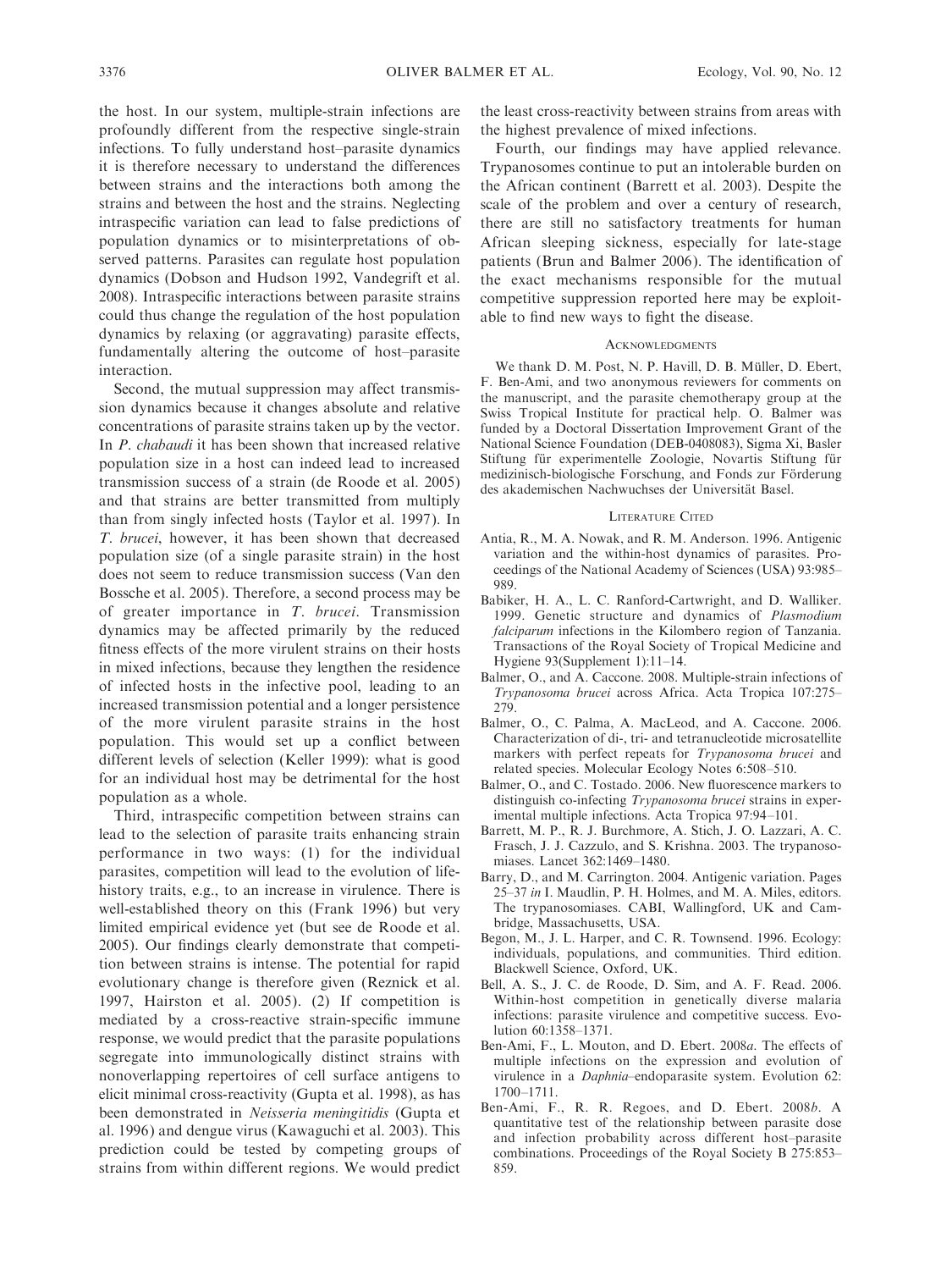- Berlow, E. L. 1999. Strong effects of weak interactions in ecological communities. Nature 398:330–334.
- Bertoletti, A., A. Sette, F. V. Chisari, A. Penna, M. Levrero, M. De Carli, F. Fiaccadori, and C. Ferrari. 1994. Natural variants of cytotoxic epitopes are T-cell receptor antagonists for antiviral cytotoxic T cells. Nature 369:407–410.
- Brun, R., and O. Balmer. 2006. New developments in human African trypanosomiasis. Current Opinion in Infectious Diseases 19:415–420.
- Brun, R., L. Jenni, M. Schonenberger, and K. F. Schell. 1981. In vitro cultivation of bloodstream forms of Trypanosoma brucei, T. rhodesiense, and T. gambiense. Journal of Protozoology 28:470–479.
- Bruno, J. F., J. J. Stachowicz, and M. D. Bertness. 2003. Inclusion of facilitation into ecological theory. Trends in Ecology and Evolution 18:119–125.
- Chao, L., and B. R. Levin. 1981. Structured habitats and the evolution of anticompetitor toxins in bacteria. Proceedings of the National Academy of Sciences (USA) 78:6324–6328.
- Connor, R. 1994. The impact of nagana. Onderstepoort Journal of Veterinary Research 61:379–383.
- Davies, C. M., E. Fairbrother, and J. P. Webster. 2002. Mixed strain schistosome infections of snails and the evolution of parasite virulence. Parasitology 124:31–38.
- de Roode, J. C., R. Pansini, S. J. Cheesman, M. E. H. Helinski, S. Huijben, A. R. Wargo, A. S. Bell, B. H. K. Chan, D. Walliker, and A. F. Read. 2005. Virulence and competitive ability in genetically diverse malaria infections. Proceedings of the National Academy of Sciences (USA) 102:7624–7628.
- de Roode, J. C., A. F. Read, B. H. K. Chan, and M. J. Mackinnon. 2003. Rodent malaria parasites suffer from the presence of conspecific clones in three-clone Plasmodium chabaudi infections. Parasitology 127:411–418.
- Dieckmann, U., J. A. J. Metz, M. W. Sabelis, and K. Sigmund, editors. 2002. Adaptive dynamics of infectious diseases: in pursuit of virulence management. Cambridge University Press, Cambridge, UK.
- Dobson, A. P., and P. J. Hudson. 1992. Regulation and stability of a free-living host–parasite system: Trichostrongylus tenuis in red grouse. II. Population models. Journal of Animal Ecology 61:487–498.
- Ebert, D., C. D. Zschokke-Rohringer, and H. J. Carius. 1998. Within- and between-population variation for resistance of Daphnia magna to the bacterial endoparasite Pasteuria ramosa. Proceedings of the Royal Society B 265:2127–2134.
- Fazekas de St. Groth, S., and R. G. Webster. 1966. Disquisitions on original antigenic sin. I. Evidence in man. Journal of Experimental Medicine 124:331–345.
- Ferguson, H. M., and A. F. Read. 2002. Why is the effect of malaria parasites on mosquito survival still unresolved? Trends in Parasitology 18:256–261.
- Frank, S. A. 1996. Models of parasite virulence. Quarterly Review of Biology 71:37–78.
- Gause, G. F. 1934. The struggle for existence. Williams and Wilkins, Baltimore, Maryland, USA.
- Gazzinelli, R. T., and E. Y. Denkers. 2006. Protozoan encounters with Toll-like receptor signalling pathways: implications for host parasitism. Nature Reviews Immunology 6:895–906.
- Gibson, W. C. 2005. The SRA gene: the key to understanding the nature of Trypanosoma brucei rhodesiense. Parasitology 131:143–150.
- Gilbert, S. C., M. Plebanski, S. Gupta, J. Morris, M. Cox, M. Aidoo, D. Kwiatkowski, B. M. Greenwood, H. C. Whittle, and A. V. S. Hill. 1998. Association of malaria parasite population structure, HLA, and immunological antagonism. Science 279:1173–1177.
- Gupta, S., N. Ferguson, and R. Anderson. 1998. Chaos, persistence, and evolution of strain structure in antigenically diverse infectious agents. Science 280:912–915.
- Gupta, S., M. C. Maiden, I. M. Feavers, S. Nee, R. M. May, and R. M. Anderson. 1996. The maintenance of strain structure in populations of recombining infectious agents. Nature Medicine 2:437–442.
- Hairston, N. G., S. P. Ellner, M. A. Geber, T. Yoshida, and J. A. Fox. 2005. Rapid evolution and the convergence of ecological and evolutionary time. Ecology Letters 8:1114– 1127.
- Harper, J. L. 1977. Population biology of plants. Academic Press, London, UK and New York, New York, USA.
- Holt, R. D. 1977. Predation, apparent competition, and structure of prey communities. Theoretical Population Biology 12:197–229.
- Hudson, K. M., C. Byner, J. Freeman, and R. J. Terry. 1976. Immunodepression, high IgM levels and evasion of the immune response in murine trypanosomiasis. Nature 264: 256–258.
- Hudson, P. J., A. Rizzoli, B. T. Grenfell, H. Heesterbeek, and A. P. Dobson, editors. 2002. The ecology of wildlife diseases. Oxford University Press, New York, New York, USA.
- Jenni, L., S. Marti, J. Schweizer, B. Betschart, R. W. Le Page, J. M. Wells, A. Tait, P. Paindavoine, E. Pays, and M. Steinert. 1986. Hybrid formation between African trypanosomes during cyclical transmission. Nature 322:173–175.
- Kawaguchi, I., A. Sasaki, and M. Boots. 2003. Why are dengue virus serotypes so distantly related? Enhancement and limiting serotype similarity between dengue virus strains. Proceedings of the Royal Society of London B 270:2241– 2247.
- Keeney, D. B., J. M. Waters, and R. Poulin. 2007. Clonal diversity of the marine trematode Maritrema novaezealandensis within intermediate hosts: the molecular ecology of parasite life cycles. Molecular Ecology 16:431–439.
- Keller, L. 1999. Levels of selection in evolution. Princeton University Press, Princeton, New Jersey, USA.
- Kerr, B., M. A. Riley, M. W. Feldman, and B. J. M. Bohannan. 2002. Local dispersal promotes biodiversity in a real-life game of rock–paper–scissors. Nature 18:171–174.
- Klenerman, P., et al. 1994. Cytotoxic T-cell activity antagonized by naturally occurring HIV-1 Gag variants. Nature 369:403–407.
- Klenerman, P., and R. M. Zinkernagel. 1998. Original antigenic sin impairs cytotoxic T lymphocyte responses to viruses bearing variant epitopes. Nature 394:482–485.
- Lambrechts, L., J. Halbert, P. Durand, L. Gouagna, and J. Koella. 2005. Host genotype by parasite genotype interactions underlying the resistance of anopheline mosquitoes to Plasmodium falciparum. Malaria Journal 4:3.
- Lello, J., B. Boag, A. Fenton, I. R. Stevenson, and P. J. Hudson. 2004. Competition and mutualism among the gut helminths of a mammalian host. Nature 428:840–844.
- Levin, B. R., and R. M. Anderson. 1999. The population biology of anti-infective chemotherapy and the evolution of drug resistance: more questions than answers. Pages 125–137 in S. C. Stearns, editor. Evolution in health and disease. Oxford University Press, Oxford, UK and New York, New York, USA.
- Little, T. J., K. Watt, and D. Ebert. 2006. Parasite–host specificity: experimental studies on the basis of parasite adaptation. Evolution 60:31–38.
- Lysenko, E. S., A. J. Ratner, A. L. Nelson, and J. N. Weiser. 2005. The role of innate immune responses in the outcome of interspecies competition for colonization of mucosal surfaces. PloS Pathogens 1:3–11.
- Maitland, K., T. N. Williams, and C. I. Newbold. 1997. Plasmodium vivax and P. falciparum: biological interactions and the possibility of cross-species immunity. Parasitology Today 13:227–231.
- Matthews, K. R., J. R. Ellis, and A. Paterou. 2004. Molecular regulation of the life cycle of African trypanosomes. Trends in Parasitology 20:40–47.